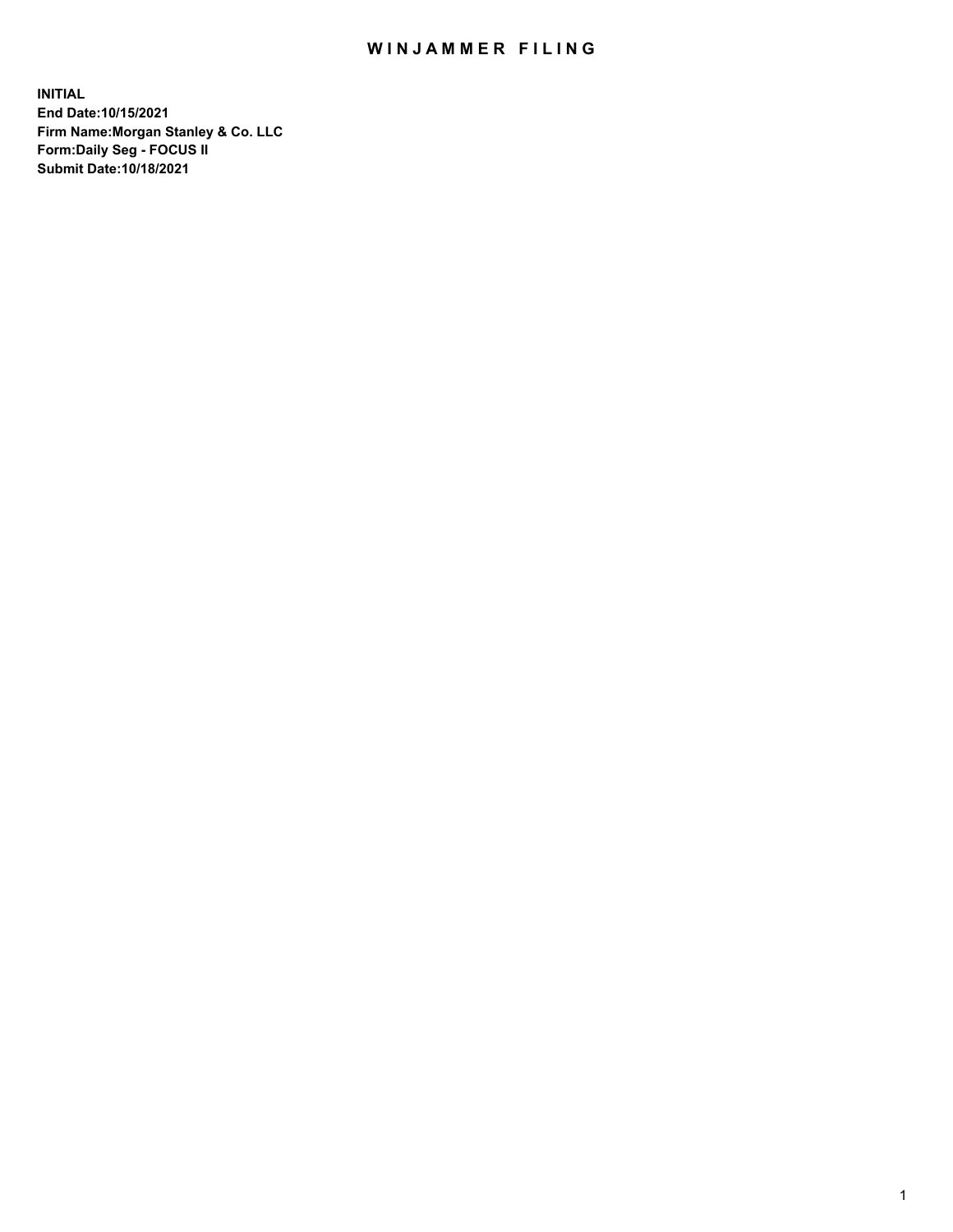**INITIAL End Date:10/15/2021 Firm Name:Morgan Stanley & Co. LLC Form:Daily Seg - FOCUS II Submit Date:10/18/2021 Daily Segregation - Cover Page**

| Name of Company                                                                                                                                                                                                                                                                                                                | Morgan Stanley & Co. LLC                                |
|--------------------------------------------------------------------------------------------------------------------------------------------------------------------------------------------------------------------------------------------------------------------------------------------------------------------------------|---------------------------------------------------------|
| <b>Contact Name</b>                                                                                                                                                                                                                                                                                                            | <b>Ikram Shah</b>                                       |
| <b>Contact Phone Number</b>                                                                                                                                                                                                                                                                                                    | 212-276-0963                                            |
| <b>Contact Email Address</b>                                                                                                                                                                                                                                                                                                   | Ikram.shah@morganstanley.com                            |
| FCM's Customer Segregated Funds Residual Interest Target (choose one):<br>a. Minimum dollar amount: ; or<br>b. Minimum percentage of customer segregated funds required:%; or<br>c. Dollar amount range between: and; or<br>d. Percentage range of customer segregated funds required between: % and %.                        | 235,000,000<br><u>0</u><br>00<br>0 Q                    |
| FCM's Customer Secured Amount Funds Residual Interest Target (choose one):<br>a. Minimum dollar amount: ; or<br>b. Minimum percentage of customer secured funds required:%; or<br>c. Dollar amount range between: and; or<br>d. Percentage range of customer secured funds required between:% and%.                            | 140,000,000<br><u>0</u><br><u>0 0</u><br>0 <sub>0</sub> |
| FCM's Cleared Swaps Customer Collateral Residual Interest Target (choose one):<br>a. Minimum dollar amount: ; or<br>b. Minimum percentage of cleared swaps customer collateral required:% ; or<br>c. Dollar amount range between: and; or<br>d. Percentage range of cleared swaps customer collateral required between:% and%. | 92,000,000<br><u>0</u><br><u>00</u><br>00               |

Attach supporting documents CH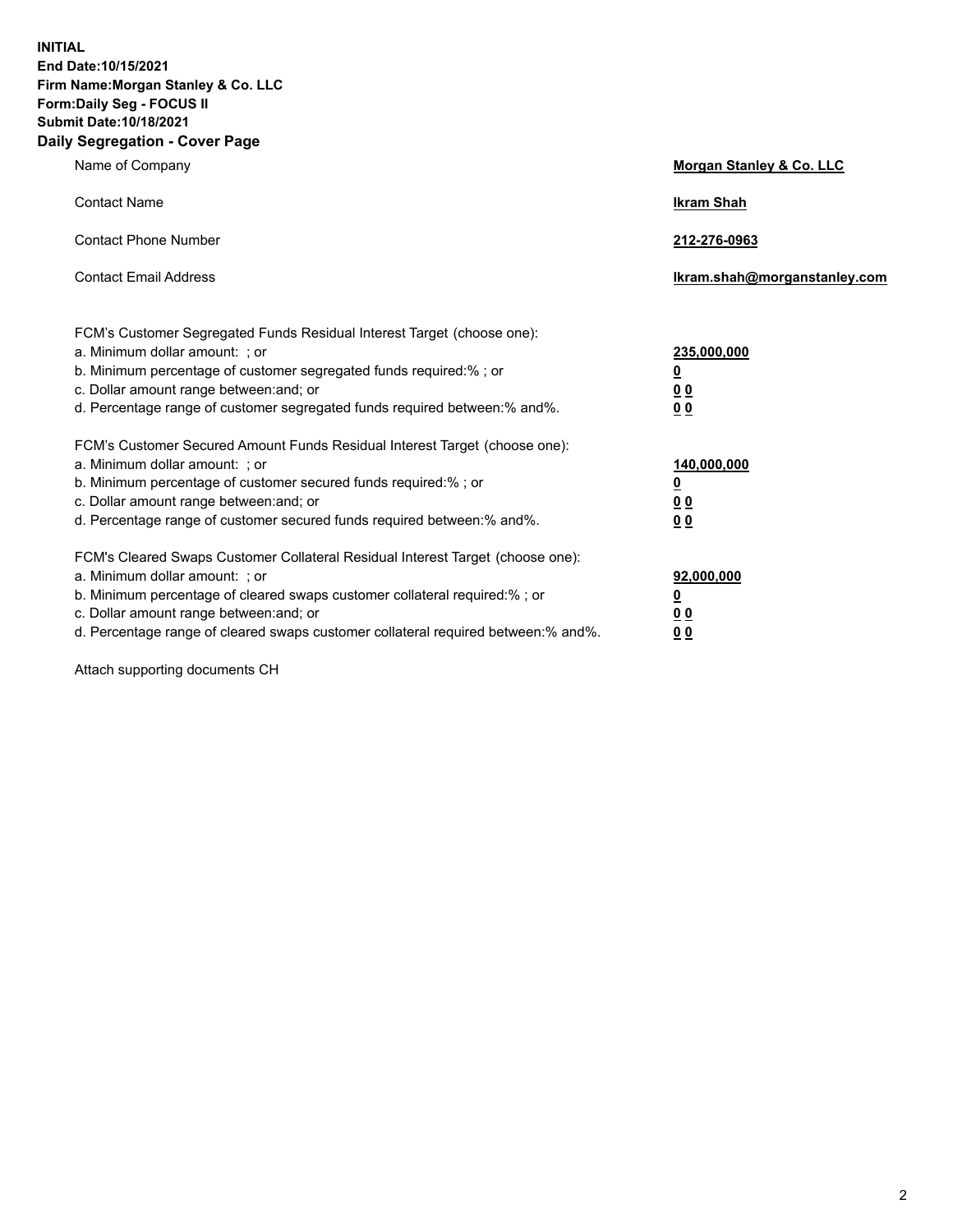## **INITIAL End Date:10/15/2021 Firm Name:Morgan Stanley & Co. LLC Form:Daily Seg - FOCUS II Submit Date:10/18/2021**

**Daily Segregation - Secured Amounts** Foreign Futures and Foreign Options Secured Amounts Amount required to be set aside pursuant to law, rule or regulation of a foreign government or a rule of a self-regulatory organization authorized thereunder 1. Net ledger balance - Foreign Futures and Foreign Option Trading - All Customers A. Cash **5,581,479,129** [7315] B. Securities (at market) **1,906,572,049** [7317] 2. Net unrealized profit (loss) in open futures contracts traded on a foreign board of trade **924,591,605** [7325] 3. Exchange traded options a. Market value of open option contracts purchased on a foreign board of trade **56,481,224** [7335] b. Market value of open contracts granted (sold) on a foreign board of trade **-37,308,837** [7337] 4. Net equity (deficit) (add lines 1. 2. and 3.) **8,431,815,170** [7345] 5. Account liquidating to a deficit and account with a debit balances - gross amount **57,119,768** [7351] Less: amount offset by customer owned securities **-55,885,766** [7352] **1,234,002** 6. Amount required to be set aside as the secured amount - Net Liquidating Equity Method (add lines 4 and 5) 7. Greater of amount required to be set aside pursuant to foreign jurisdiction (above) or line 6. FUNDS DEPOSITED IN SEPARATE REGULATION 30.7 ACCOUNTS 1. Cash in banks A. Banks located in the United States **223,262,719** [7500] B. Other banks qualified under Regulation 30.7 **588,359,042** [7520] **811,621,761** 2. Securities A. In safekeeping with banks located in the United States **542,964,060** [7540] B. In safekeeping with other banks qualified under Regulation 30.7 **54,320,945** [7560] **597,285,005** 3. Equities with registered futures commission merchants A. Cash **9,890,890** [7580] B. Securities **0** [7590] C. Unrealized gain (loss) on open futures contracts **-2,918,520** [7600] D. Value of long option contracts **0** [7610] E. Value of short option contracts **0** [7615] **6,972,370** [7620] 4. Amounts held by clearing organizations of foreign boards of trade A. Cash **0** [7640] B. Securities **0** [7650] C. Amount due to (from) clearing organization - daily variation **0** [7660]

- D. Value of long option contracts **0** [7670]
- E. Value of short option contracts **0** [7675] **0** [7680]
- 5. Amounts held by members of foreign boards of trade
	-
	-
	- C. Unrealized gain (loss) on open futures contracts **927,510,125** [7720]
	- D. Value of long option contracts **56,481,224** [7730]
	- E. Value of short option contracts **-37,308,837** [7735] **7,237,186,336**
- 6. Amounts with other depositories designated by a foreign board of trade **0** [7760]
- 7. Segregated funds on hand **0** [7765]
- 8. Total funds in separate section 30.7 accounts **8,653,065,472** [7770]
- 9. Excess (deficiency) Set Aside for Secured Amount (subtract line 7 Secured Statement Page 1 from Line 8)
- 10. Management Target Amount for Excess funds in separate section 30.7 accounts **140,000,000** [7780]
- 11. Excess (deficiency) funds in separate 30.7 accounts over (under) Management Target **80,016,301** [7785]

**0** [7305]

[7354] **8,433,049,172** [7355]

**8,433,049,171** [7360]

[7530]

[7570]

 A. Cash **4,981,216,780** [7700] B. Securities **1,309,287,044** [7710] [7740] **220,016,301** [7380]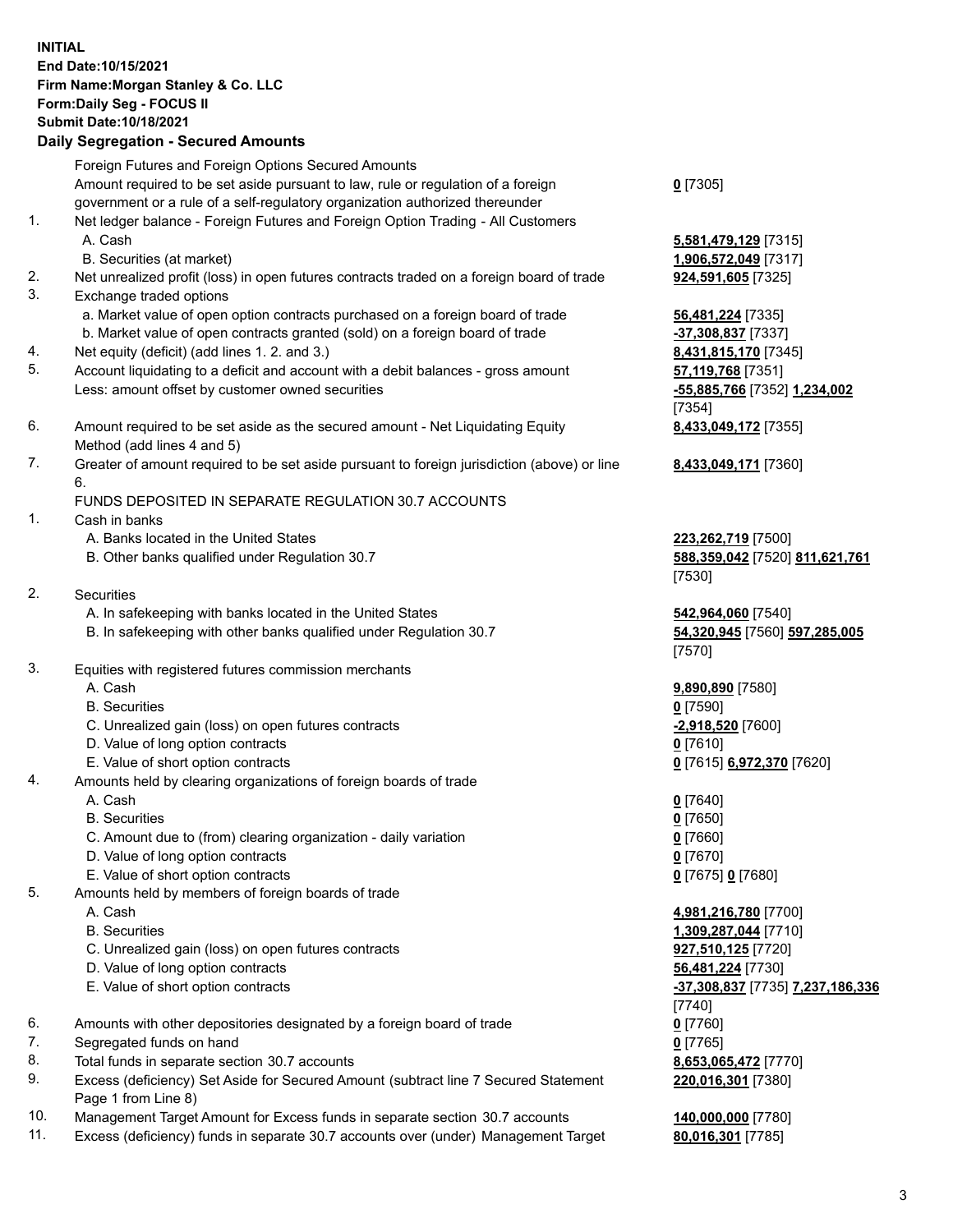**INITIAL End Date:10/15/2021 Firm Name:Morgan Stanley & Co. LLC Form:Daily Seg - FOCUS II Submit Date:10/18/2021 Daily Segregation - Segregation Statement** SEGREGATION REQUIREMENTS(Section 4d(2) of the CEAct) 1. Net ledger balance A. Cash **17,374,302,724** [7010] B. Securities (at market) **7,471,979,899** [7020] 2. Net unrealized profit (loss) in open futures contracts traded on a contract market **-61,717,302** [7030] 3. Exchange traded options A. Add market value of open option contracts purchased on a contract market **2,002,815,950** [7032] B. Deduct market value of open option contracts granted (sold) on a contract market **-1,622,149,878** [7033] 4. Net equity (deficit) (add lines 1, 2 and 3) **25,165,231,393** [7040] 5. Accounts liquidating to a deficit and accounts with debit balances - gross amount **485,859,674** [7045] Less: amount offset by customer securities **-484,417,222** [7047] **1,442,452** [7050] 6. Amount required to be segregated (add lines 4 and 5) **25,166,673,845** [7060] FUNDS IN SEGREGATED ACCOUNTS 7. Deposited in segregated funds bank accounts A. Cash **2,322,879,987** [7070] B. Securities representing investments of customers' funds (at market) **0** [7080] C. Securities held for particular customers or option customers in lieu of cash (at market) **3,040,305,886** [7090] 8. Margins on deposit with derivatives clearing organizations of contract markets A. Cash **15,420,649,062** [7100] B. Securities representing investments of customers' funds (at market) **0** [7110] C. Securities held for particular customers or option customers in lieu of cash (at market) **4,282,528,030** [7120] 9. Net settlement from (to) derivatives clearing organizations of contract markets **-57,161,179** [7130] 10. Exchange traded options A. Value of open long option contracts **2,002,815,950** [7132] B. Value of open short option contracts **-1,622,149,878** [7133] 11. Net equities with other FCMs A. Net liquidating equity **13,231,683** [7140] B. Securities representing investments of customers' funds (at market) **0** [7160] C. Securities held for particular customers or option customers in lieu of cash (at market) **0** [7170] 12. Segregated funds on hand **149,145,983** [7150] 13. Total amount in segregation (add lines 7 through 12) **25,552,245,524** [7180] 14. Excess (deficiency) funds in segregation (subtract line 6 from line 13) **385,571,679** [7190]

- 15. Management Target Amount for Excess funds in segregation **235,000,000** [7194]
- 16. Excess (deficiency) funds in segregation over (under) Management Target Amount Excess

**150,571,679** [7198]